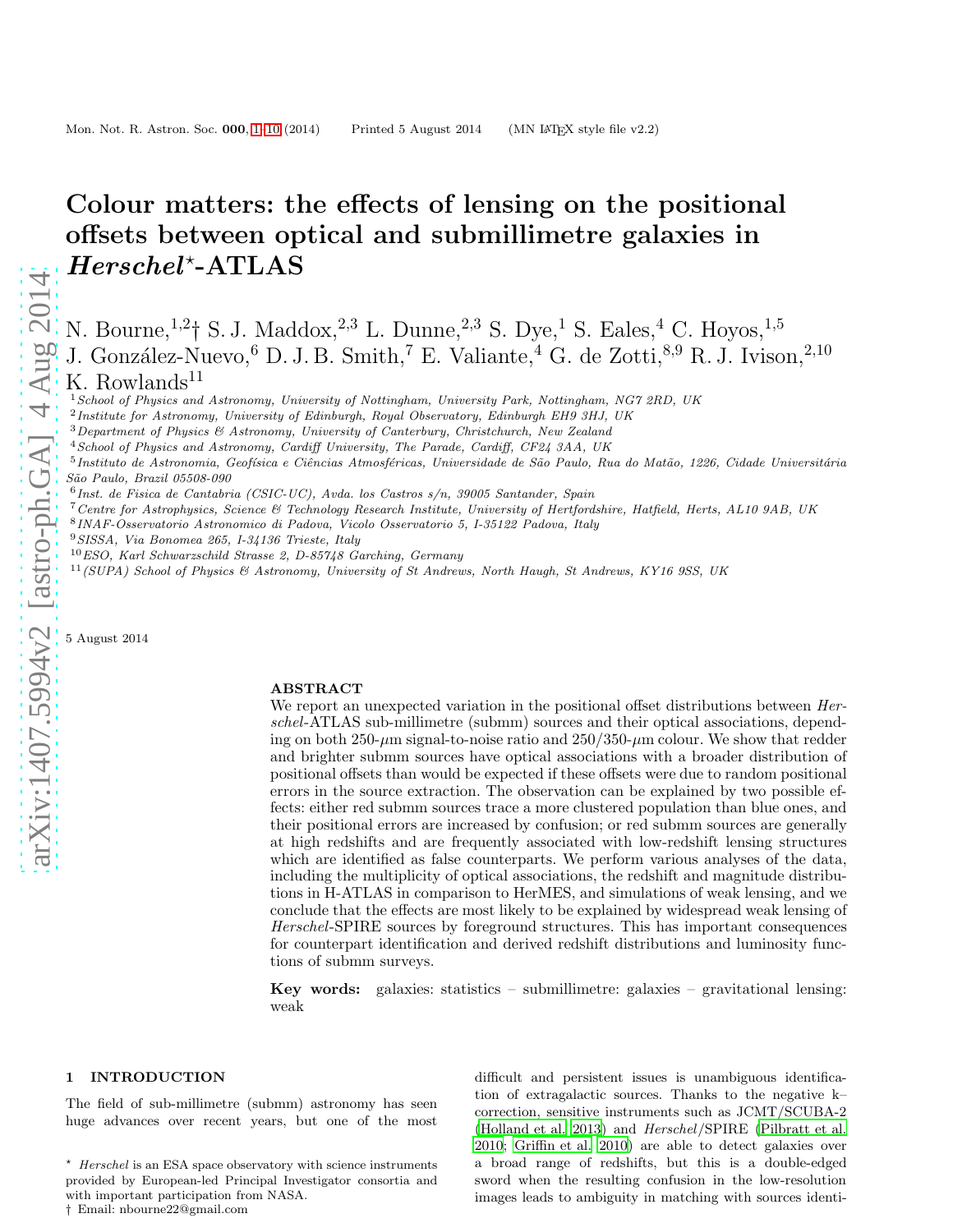# 2 N. Bourne et al.

fied at other wavelengths [\(Hughes et al. 1998;](#page-8-2) [Barger et al.](#page-8-3) [1999](#page-8-3); [Smail et al. 2000](#page-9-1); [Ivison et al. 2002](#page-8-4); [Chapman et al.](#page-8-5) [2003](#page-8-5); etc). The confusion problem is exacerbated by galaxy clustering, which increases the chances of galaxies at the same redshift being blended together in the submm. It can also be compounded by gravitational lensing, which magnifies background sources when a foreground galaxy, group or cluster is close to the line of sight, hence increasing the surface density of background sources above a given flux limit in that line of sight [\(Blain 1996](#page-8-6); [Smail et al.](#page-9-2) [1997](#page-9-2); [Aretxaga et al. 2011](#page-8-7); [Noble et al. 2012\)](#page-9-3). When matching submm sources to optical/near-infrared surveys it is likely that the background source will be detected in the submm, while only the foreground lens may appear in the reference survey, so that a false counterpart may be assigned [\(Negrello et al. 2007,](#page-9-4) [2010](#page-9-5); González-Nuevo et al. [2012](#page-8-8); [Wardlow et al. 2013](#page-9-6)). Hence lensing has the potential to affect the statistics of (apparent) multi-wavelength counterparts to submm sources [\(Chapin et al. 2011](#page-8-9)). Blending and clustering can also affect these statistics if they change the positional errors of sources extracted from the submm images [\(Hogg 2001;](#page-8-10) [Negrello et al. 2005\)](#page-9-7). It is essential to quantify these effects in order to fully understand the source counts, redshifts and luminosity functions of submm galaxies (SMGs). In the current paper we focus on the observed positional offsets between SPIRE  $250-\mu m$  sources and optical associations which do not follow the expected behaviour. The measurements are described in Section [2,](#page-1-0) and in Section [3](#page-2-0) we present new evidence for a dependence on submm colour and signal-to-noise ratio (SNR). We explore the potential interpretations for these observations in terms of clustering and lensing, and the implications of each, in Section [4.](#page-3-0)

## <span id="page-1-0"></span>2 H-ATLAS/SDSS POSITIONAL OFFSETS

The Herschel Astrophysical Terahertz Large Area Survey (H-ATLAS; [Eales et al. 2010](#page-8-11)) was the largest-area submm survey conducted with the *Herschel* Space Observatory, imaging around 590 deg<sup>2</sup> at 100 and 160  $\mu$ m with PACS [\(Poglitsch et al. 2010](#page-9-8)) and 250, 350 and 500  $\mu$ m with SPIRE, as described by [Ibar et al. \(2010](#page-8-12)) and [Pascale et al. \(2011](#page-9-9)). We use data from Phase 1 covering  $161 \text{ deg}^2$  in three equatorial fields at RA of approximately  $9^{\rm h}$ ,  $12^{\rm h}$  and  $14.5^{\rm h}$ , which benefit from extensive multi-wavelength coverage including the Sloan Digital Sky Survey (SDSS; [York et al.](#page-9-10) [2000](#page-9-10)) and Galaxy and Mass Assembly survey (GAMA; [Driver et al. 2011.](#page-8-13) Herschel-ATLAS sources were extracted from the Phase 1 PSF-filtered  $250-\mu m$  maps as described by [Rigby et al. \(2011](#page-9-11)) and Valiante et al. (in preparation), and are assumed to be point-like. The source catalogues used for matching contain 122,862 sources detected at  $\geq 5\sigma$  at  $250\mu$ m, corresponding to an average point-source detection limit of 27 mJy. The optical catalogue was compiled as in [Smith et al. \(2011\)](#page-9-12) using all primary objects in SDSS DR7 [\(Abazajian et al. 2009](#page-7-0)) with  $r_{\text{model}} < 22.4$ , separating stars, quasars and galaxies using PSF/model magnitudes, spectroscopic redshifts and additional colour criteria. Spectroscopic redshifts exist for nine per cent of the  $r < 22.4$  sample, from the GAMAII redshift catalogue and other spectroscopic surveys [\(Cannon et al. 2006;](#page-8-14) [Abazajian et al. 2009;](#page-7-0) [Croom et al. 2009;](#page-8-15) [Jones et al. 2009](#page-9-13); [Ahn et al. 2013\)](#page-8-16), and



<span id="page-1-2"></span>Figure 1. Top: central 50 arcsec of the histograms of angular separations, in RA and Dec respectively, to all SDSS objects within a 100 arcsec square around each SPIRE source, averaged over all SPIRE sources in the  $5 < SNR < 6$  bin. The solid orange line shows the best-fitting model, consisting of the Gaussian positional errors of true counterparts, the power-law cross-correlation for correlated galaxies, and a constant background density. The dotted blue line shows the residual. Bottom: the results (in RA only) in the same SNR bin, for the bluest SPIRE sources (left) and the reddest SPIRE sources (right) reveal a strong dependence of the width of the distribution on submm colour.

all objects have photometric redshifts from SDSS DR7. For the analysis in this paper we are interested in the 1,806,701 extragalactic objects in this catalogue. Further details of the optical catalogue and matching will be published in the counterpart identifications paper (Bourne et al. in preparation).

We measure the separations of all SDSS galaxies around each SPIRE source up to a 50 arcsec separation in RA and Dec, thus forming a two-dimensional histogram of offsets between all SPIRE-SDSS pairs. This distribution is assumed to consist of three components:

<span id="page-1-1"></span>
$$
n(\Delta RA, \Delta Dec) = n_0 + Q_0 f(r) + w(r) * f(r). \tag{1}
$$

These are (i) the constant background density of our SDSS sample  $n_0 = 9.7 \times 10^{-4}$  arcsec<sup>-2</sup>; (ii) the Gaussian distribution of radial offsets to true counterparts  $f(r)$ , representing the random positional errors, which is normalised by the fraction of true counterparts which are detected in SDSS  $(Q_0)$ ; and (iii) an additional contribution from correlated sources given by the cross-correlation  $w(r)$  between SPIRE and SDSS positions, which is convolved with the positional error function.

If the width,  $\sigma$ , of  $f(r)$  is simply the SPIRE positional error  $\sigma_{\text{pos}}$  (neglecting the much smaller SDSS positional error), then measuring this width in ∆RA and ∆Dec should give results that follow the theoretical form

<span id="page-1-3"></span>
$$
\sigma_{\rm th}(\text{SNR}) = 0.6 \frac{\text{FWHM}}{\text{SNR}} \tag{2}
$$

[\(Ivison et al. 2007](#page-9-14)), where FWHM and SNR are the beam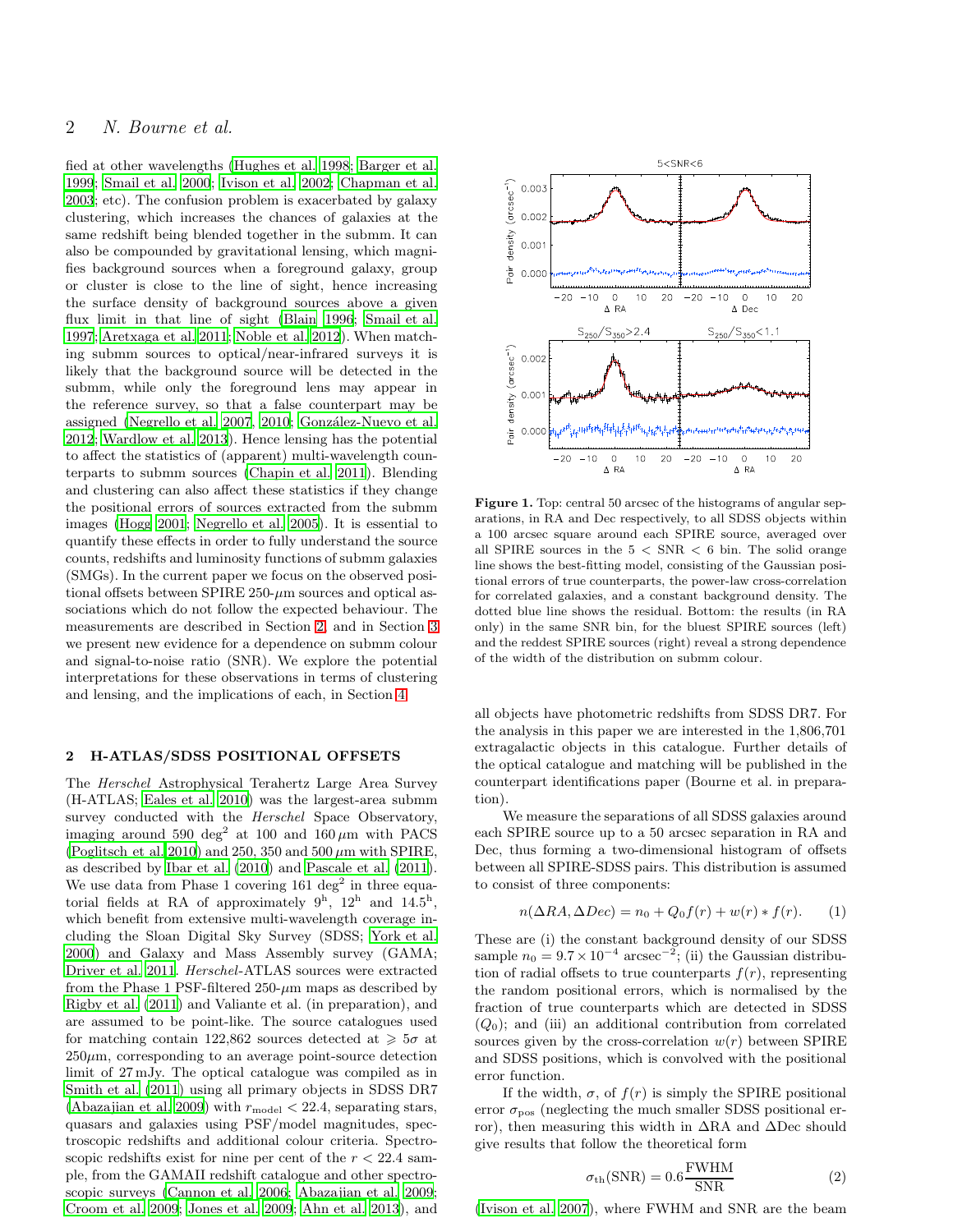full-width at half-maximum and signal-to-noise ratio (respectively) in the  $250-\mu m$  image from which the sources were extracted (FWHM  $= 18.1$  arcsec). This assumes an ideal situation where for example one submm source has one counterpart in the optical, but the real positional error  $\sigma_{\text{pos}}$  can be increased by many effects including the presence of resolved sources, heavy confusion [\(Hogg 2001\)](#page-8-10), and clustering [\(Chapin et al. 2011\)](#page-8-9).

Dividing the SPIRE catalogue into bins of  $250-\mu m$  SNR, we first estimate  $w(r)$  using the modified [Landy & Szalay](#page-9-15) [\(1993](#page-9-15)) estimator [\(Herranz 2001\)](#page-8-17) to count pairs of data and random positions as a function of radial separation from 10–120 arcsec, and fit a power-law  $w(r) = (r/r_0)^{\delta}$ . Fits to all SNR bins at these angular scales are consistent with an index  $\delta = -0.7$  (within  $\pm 0.1$ ), equal to the index of the auto-correlation of SDSS galaxies [\(Connolly et al. 2002;](#page-8-18) [Smith et al. 2011](#page-9-12)). We therefore fix the index to this value and fit the correlation lengths  $r_0$  (in arcsec) of  $0.20 \pm 0.02$ at  $5 < SNR < 6$ ,  $0.20 \pm 0.03$  at  $6 < SNR < 7$ ,  $0.45 \pm 0.04$  at  $7 < SNR < 9, 0.57 \pm 0.06$  at  $9 < SNR < 12$ . We fix  $w(r)$  as measured in each SNR bin and fit the two-dimensional offset histograms on all scales < 50 arcsec with the function in equation [\(1\)](#page-1-1), thus obtaining measurements of  $Q_0$  and  $\sigma_{\text{pos}}$ in  $\Delta$ RA and  $\Delta$ Dec in each bin (see Fig. [1](#page-1-2) for example). These and all subsequent fits are obtained using Levenberg-Marquardt minimisation as implemented in the IDL package mpfit [\(Markwardt 2009](#page-9-16)). Errors are measured from the covariance matrix of the parameters, and are scaled by the square-root of the chi-squared/degrees of freedom.

We examine the behaviour of  $\sigma_{\text{pos}}$  as a function of SNR (Fig. [2\)](#page-2-1) and fit a power law to estimate  $\sigma_{\text{pos}}(\text{SNR} = 5)$ . In this way we measure the value of  $\sigma_{\text{pos}}(5) = 3.83 \pm 0.02$  arcsec, with a best-fitting power-law index of  $-0.68 \pm 0.01$ . In comparison, [Smith et al. \(2011\)](#page-9-12) measured a value of  $\sigma_{\text{pos}} =$  $2.40 \pm 0.09$  arcsec for all SPIRE sources with SNR  $> 5$ . This value differs from our measurement mainly because [Smith et al.](#page-9-12) did not bin by SNR, so the brighter sources would reduce the overall  $\sigma_{\text{pos}}$  that they measured, and also because changes in the data reduction have reduced the noise levels measured in the Phase 1 maps: a  $5-\sigma$  detection corresponds to 27 mJy in the catalogues used here, but was 32 mJy in the catalogue used by [Smith et al.](#page-9-12)

The expected value from equation [\(2\)](#page-1-3) is  $\sigma_{\text{th}}(5) = 2.17$ arcsec, a factor 1.8 smaller than our measurement, while the measured index of −0.68 is also significantly different from the expectation of  $-1$  in equation [\(2\)](#page-1-3), indicating the presence of factors other than SNR.

#### <span id="page-2-0"></span>3 DEPENDENCE ON SUBMM COLOUR

We can learn more about this problem by considering whether colour might be a factor in the apparent positional errors of submm sources. In Fig. [3](#page-3-1) we plot the measurements of  $\sigma_\text{pos}$  obtained by dividing the sample into four bins of SNR and six bins of  $S_{250}/S_{350}$  colour (examples of fits to two of these bins are shown in Fig. [1\)](#page-1-2). These bins each contain between 900 and 8000 SPIRE sources (all but three of the bluest bins contain more than 2000). Fitting power laws to these binned results as a function of both SNR and colour, we measure indices for  $\sigma_{\text{pos}}(\text{SNR})$  ranging from about zero in the reddest bins to −1 in the bluest (see Table [1\)](#page-2-2). Likewise



<span id="page-2-1"></span>Figure 2. Measured  $\sigma_{\text{pos}}$  as a function of mean SNR in bins from the ∆RA and ∆Dec histograms; combined results given by the geometric mean of  $\sigma_{\text{pos}}(RA)$  and  $\sigma_{\text{pos}}(Dec)$ . Best-fitting powerlaw models with free index (blue dotted line) or fixed index  $= -1$ (orange dashed line) are shown, and the value of  $\sigma_{\text{pos}}(\text{SNR}=5)$  in the free/fixed-index models is printed in blue/orange. The grey line shows the theoretical  $\sigma_{\text{pos}}$  from equation [\(2\)](#page-1-3).

Table 1. Best-fitting power-law index and normalisation (at SNR=5) to  $\sigma_{\text{pos}}(\text{SNR})$  in each colour bin

<span id="page-2-2"></span>

| $\frac{S_{250}}{S_{350}}$ bin | index            | $\sigma_{\text{pos}}(5)$<br>$(\text{arcsec})$ | $\chi^2$<br>$(N_{\rm dof}=2)$ |
|-------------------------------|------------------|-----------------------------------------------|-------------------------------|
| $0.8 - 1.1$                   | $+0.15 \pm 0.06$ | $5.41 + 0.13$                                 | 0.4                           |
| $1.1 - 1.3$                   | $-0.08 + 0.04$   | $5.03 + 0.08$                                 | 25.2                          |
| $1.3 - 1.5$                   | $-0.46 \pm 0.03$ | $4.86 \pm 0.06$                               | 25.5                          |
| $1.5 - 1.8$                   | $-0.67 \pm 0.02$ | $4.20 + 0.04$                                 | 23.5                          |
| $1.8 - 2.4$                   | $-0.86 + 0.01$   | $3.64 + 0.03$                                 | 29.7                          |

we fit  $\sigma_{\text{pos}}(S_{250}/S_{350})$  with indices ranging from  $-0.66\pm0.02$  $(5 < SNR < 6)$  to  $-1.21 \pm 0.02$   $(9 < SNR < 12)$ , as shown in Fig. [3.](#page-3-1) Evidently there is a smooth bivariate dependence of  $\sigma_{\text{pos}}$  on both colour and SNR, which we can describe as

<span id="page-2-3"></span>
$$
\sigma_{\text{pos}}(S, C) = A S^{\alpha} C^{\beta},\tag{3}
$$

$$
S = \text{SNR}/5; C = \frac{S_{250}}{S_{350}}/3.
$$

The best-fitting parameters are  $A = \sigma_{\text{pos}}(1, 1) = 2.54 \pm$ 0.12 arcsec,  $\alpha = -0.77 \pm 0.07$  and  $\beta = -0.93 \pm 0.06$  ( $\chi^2$  = 1243, degrees of freedom  $N_{\text{dof}} = 21$ ). The high  $\chi^2$  indicates that the fit is not perfect, but this is not unexpected since we do not necessarily expect a power-law dependence on colour.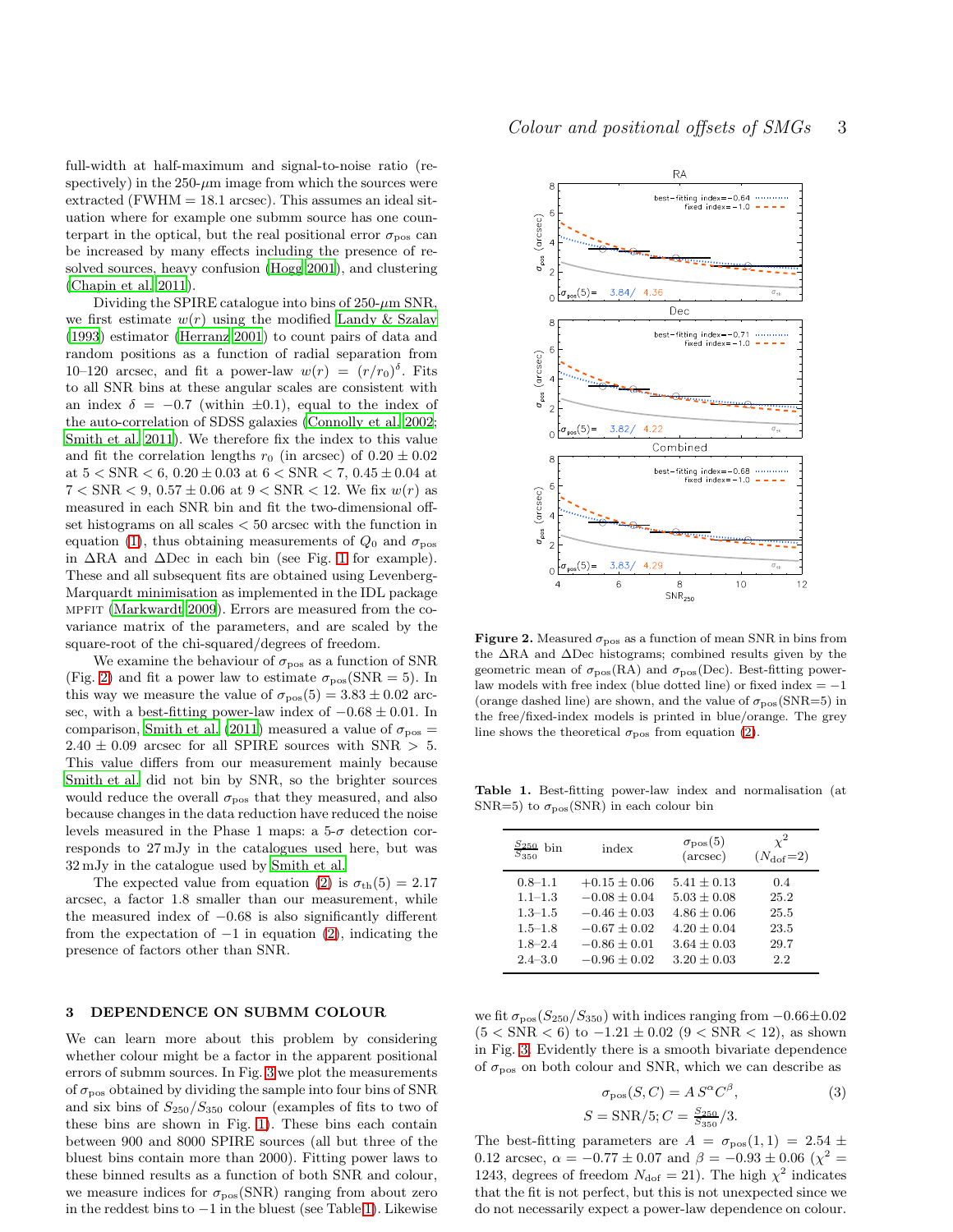![](_page_3_Figure_1.jpeg)

<span id="page-3-1"></span>Figure 3. Measured  $\sigma_{\text{pos}}$  in SNR and colour bins, plotted as a function of mean SNR (top), mean colour (middle), and in the SNR/colour plane (bottom). Symbols indicate the colour bin in the first panel, and the SNR bin in the second panel, and the mean colour or SNR of each is indicated in the legend. Dotted lines on the first two panels indicate the univariate power-law fits to each colour or SNR bin, and on the third panel indicate contours of the bivariate fit. The grey line shows the theoretical  $\sigma_{\text{pos}}$  from equation [\(2\)](#page-1-3).

Hence for the bluest 5- $\sigma$  sources  $\sigma_{\text{pos}} = 2.54$  arcsec, which is close to the prediction from equation [\(2\)](#page-1-3) of 2.17 arcsec, suggesting that the histogram of offsets for blue sources is well described by the positional errors of true counterparts plus the cross-correlation function. Furthermore, the width of this histogram for blue sources more closely follows the predicted  $\text{SNR}^{-1}$  dependence given by equation [\(2\)](#page-1-3), but that dependence weakens or vanishes for redder SPIRE sources. We note that some deviation from equation [\(2\)](#page-1-3) may be expected from the effects of instrumentation and mapmaking, but the dependence on the observed submm colour in sources extracted from  $250-\mu m$  positions cannot be explained in this way.

We tested whether the results could be caused by confusion alone using a simulation in which additional sources were added into a  $250-\mu m$  map at random positions, and

then extracted in the same way as the catalogues (see Valiante et al. in prep. for details of the simulation). For the simulated sources we found  $\sigma_{\text{pos}}(5) = 2.3 \pm 0.1$  arcsec and  $\alpha = -0.7 \pm 0.1$ , but no difference was found between red and blue colour bins. We also repeated the analysis with catalogues based on a matched filter extraction [\(Chapin et al.](#page-8-9) [2011](#page-8-9)), which minimises the confusion that affects PSF filtering, and found that  $\sigma_{\text{pos}}$  for real sources was smaller by a factor of  $0.92 \pm 0.04$  (based on the fit for A), but followed similar trends with SNR and colour.

Positional errors in point-source catalogues can be increased if some sources are resolved, although this would be more common among blue rather than red sources, assuming that colour indicates redshift. We excluded this possibility by repeating the analysis using only SDSS galaxies with (spectroscopic or photometric)  $z > 0.2$ , and still found a strong colour dependence.

#### <span id="page-3-0"></span>4 ASTROPHYSICAL INTERPRETATIONS

The increased positional offsets between red SPIRE sources and their SDSS associations must be attributed to a phenomenon that is widespread among galaxy counterparts (in order to affect the overall statistics so strongly), and whose effect increases continuously towards redder and brighter submm sources. It may be a phenomenon that increases the positional errors of red SMGs preferentially, or that acts on a certain population to boost their fluxes at longer wavelengths and simultaneously alter their positions, or increases the chance of alignment between red SMGs and another galaxy population.

The ubiquitous blending which occurs in single-dish submm images could play a role here. For example, galaxies that are more clustered will suffer the most from blending and will be flux-boosted at longer wavelengths (due to coarser resolution), making them appear redder. If the clustered sources are sufficiently blended they will also suffer greater positional uncertainties due to the movement of the centroid when multiple point sources are superimposed. The implication of this is that SMGs of different colours may have differing positional uncertainties as a result of confusion, which must be taken into account in the probabilities assigned to potential counterparts. This scenario may be supported by recent work suggesting that many high-redshift SMGs in single-dish surveys could be blends [\(Ivison et al. 2002](#page-8-4), [2007](#page-9-14); [Hayward et al. 2013](#page-8-19); [Hodge et al.](#page-8-20) [2013](#page-8-20); although see also [Karim et al. 2013](#page-9-17); [Koprowski et al.](#page-9-18) [2013](#page-9-18); [Targett et al. 2013](#page-9-19)). However, we note that the redshift distribution of the wide and shallow H-ATLAS is very different to that of most submm surveys, and the average number of sources per beam will be smaller because more sources are at low redshifts ( $z \leq 0.5$ ).

An alternative hypothesis is that gravitational lensing can also affect the offset distribution. Differential k– corrections in the optical and submm mean that an apparent optical counterpart is likely to be a foreground lens, while the submm survey detects only the lensed image of the background source, which is offset from the lens itself. The lensed image may be visible in a deep optical/near-IR image but is likely to be too faint for SDSS. Lensing does not alter the colour of the source, but the lens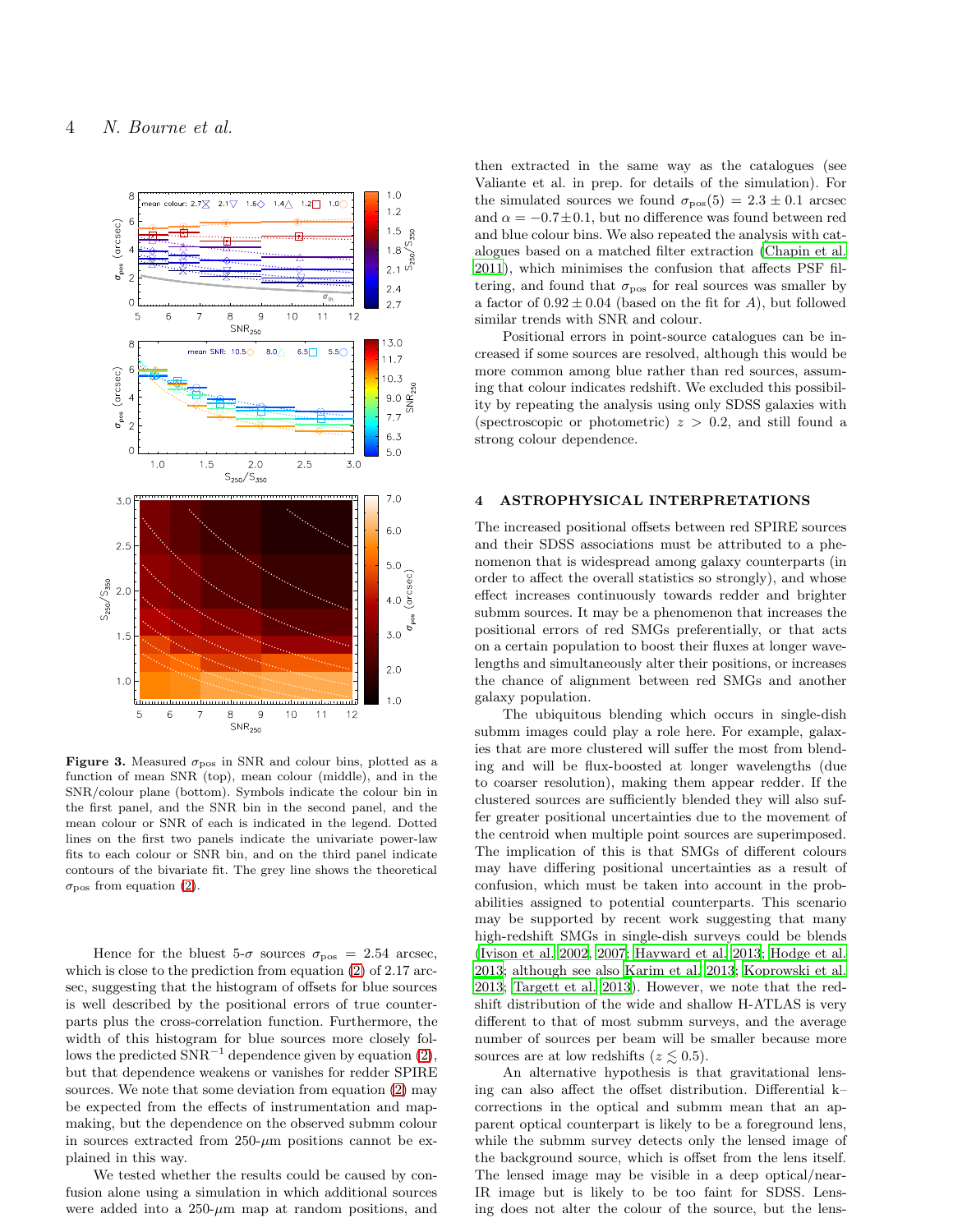ing optical depth increases with source redshift and will therefore be increased for redder submm samples (submm colour is a rough indicator of redshift, e.g. [Amblard et al.](#page-8-21) [2010](#page-8-21)). Furthermore, the magnification of the lensed source means that this effect is more likely to be seen in submm sources with higher fluxes. [Lapi et al. \(2012](#page-9-20)) predict number counts of lenses that make up a significant fraction of the total number counts at  $350 \mu m$ , especially for  $\log(S_{350}) \ge$ 1.5 (see also [Negrello et al. 2007](#page-9-4); [Lapi et al. 2011](#page-9-21)), which is supported by observational evidence in the H-ATLASselected lens sample of González-Nuevo et al. (2012). Several observational studies have measured significant lensinginduced cross-correlation signals between high-redshift SMGs and low-redshift galaxy populations [\(Almaini et al.](#page-8-22) [2005](#page-8-22); [Wang et al. 2011](#page-9-22); González-Nuevo et al. 2014; although [Blake et al. 2006](#page-8-24) report a non-detection), as well as boosting of submm source counts resulting from lensing by foreground large-scale structure [\(Aretxaga et al. 2011;](#page-8-7) [Noble et al. 2012](#page-9-3)). If this is the explanation for our results, then the positional errors are not dependent on colour, but a large fraction of Herschel sources are weakly lensed and are likely to be mis-identified with the lens when the true optical counterpart is below the limiting magnitude (consistent with the conclusions of González-Nuevo et al. 2012).

#### 4.1 Lensing or Clustering?

We can try to discriminate between these two scenarios by looking for differences between the populations of counterparts to red and blue H-ATLAS sources. We estimate the distributions of r-band magnitude, absolute magnitude  $M_r$ , redshift and g−i colour for 'true' counterparts to H-ATLAS sources. To estimate rest-frame  $M_r$  and  $g - i$  we apply kcorrections by fitting the  $gri$  photometry using KCORRECT v4.2 [\(Blanton & Roweis 2007\)](#page-8-25), with the redshifts described in Section [2,](#page-1-0) and measuring the distributions from the 80 per cent of fits which have  $\chi^2$  < 10. We determine the distribution of each quantity  $(r, M_r, \text{etc})$  for all SDSS sources within 10 arcsec of all H-ATLAS sources, and subtract the 'background' distribution of SDSS sources within 10 arcsec of the same number of random positions in the same fields. We normalise this by  $Q_0$  from equation [\(1\)](#page-1-1), i.e. the estimated fraction of H-ATLAS sources in that bin which have a counterpart above the r-band limit of the catalogue (see [Smith et al. 2011](#page-9-12)). Note that this method for sampling the population of counterparts removes random associations only, and can still be contaminated by foreground lenses and correlated objects.

Figure [4](#page-5-0) shows the distributions of optical properties estimated in this way, for H-ATLAS sources in bins of submm colour. The results of a Kolmogorov-Smirnov test (shown on the figure) indicate that the distributions of blue and red submm sources are significantly different. The r-band and redshift distributions show that the optical counterparts to red submm sources are fewer, fainter and at higher redshifts compared to those of blue submm sources, but have no strong predisposition with respect to optical colour. These results are to be expected if submm colour is primarily dependent on redshift. If submm-red galaxies are either more strongly clustered or more likely to be lensed by a galaxy then we might expect their optical associations to have redder optical colours and brighter absolute

Table 2. Statistics of matching candidates in SDSS within 10 arcsec of SPIRE sources in bins of SNR and colour

<span id="page-4-0"></span>

|                                  | SNR bin |         |         |          |  |
|----------------------------------|---------|---------|---------|----------|--|
| $S_{250}$<br>hin<br>$S_{350}$    | $5 - 6$ | $6 - 7$ | $7 - 9$ | $9 - 12$ |  |
| average no. matches in 10 arcsec |         |         |         |          |  |
| $0.8 - 1.3$                      | 1.22    | 1.25    | 1.26    | 1.28     |  |
| $1.3 - 1.8$                      | 1.34    | 1.39    | 1.43    | 1.48     |  |
| $1.8 - 3.0$                      | 1.42    | 1.50    | 1.57    | 1.61     |  |
| fraction with $>1$ match         |         |         |         |          |  |
| $0.8 - 1.3$                      | 0.17    | 0.20    | 0.20    | 0.21     |  |
| $0.3 - 1.8$                      | 0.26    | 0.29    | 0.31    | 0.34     |  |
| $1.8 - 3.0$                      | 0.32    | 0.36    | 0.41    | 0.43     |  |

magnitudes, since these properties are associated both with increased clustering [\(Zehavi et al. 2011](#page-9-23)) and with (strong) lenses [\(Auger et al. 2009](#page-8-26)). The results show no evidence for such tendencies, but we note that lensing by galaxy groups would be consistent with this null result.

Another possible discriminator between the clustering and lensing explanations is in the multiplicity of potential counterparts. We find that submm-red H-ATLAS sources on average have fewer SDSS candidate matches within a 10 arcsec radius than blue ones in a given SNR bin, and are about half as likely to have more than one potential counterpart within that radius (Table [2\)](#page-4-0). This radius corresponds to around 20 kpc at  $z = 0.1$ , and 65 kpc at  $z = 0.5$ . This result reinforces the interpretation that the offset distribution is not broadened by correlated neighbours, since these would increase the number of candidate matches (although we have only accounted for correlated neighbours within the SDSS magnitude limit). We further tested this possibility by repeating the analysis using only the nearest SDSS counterpart to each SPIRE source, and found results (shown in Fig. [5\)](#page-6-0) similar to those from all SDSS-SPIRE pairs:  $A = 2.24 \pm 0.12$  arcsec,  $\alpha = -0.73 \pm 0.07$ ,  $\beta = -1.05 \pm 0.06 \; (\chi^2/N_{\rm dof} = 3821/21)$ . The results are therefore not simply caused by a failure to account for the correlation function, since even the nearest counterparts on the sky have greater offsets for red submm sources.

A redshift cut could provide a test of the lensing hypothesis, since lensing magnification is greatest when the lens is halfway between the source and observer in angulardiameter distance. For this reason, and due to the redshift distribution of SMGs, strong lenses (with magnifications greater than 2) are exceptionally rare at  $z < 0.1$ . Our results are more likely to be affected by weak lensing with lower magnifications, since this is much more common, but weak lensing will also be correspondingly reduced at the lowest redshifts. We divided our SDSS sample into two redshift bins to test whether the colour dependence is equally strong in SDSS associations at low redshifts. We used the spectroscopic and photometric redshifts described in Section [2.](#page-1-0) In order to avoid bias in the fluxes and colours of resolved SPIRE sources at low redshifts we substituted the extended flux measurements for resolved sources (as in [Rigby et al. 2011\)](#page-9-11) in place of the PSF-filtered measurements used hitherto. Repeating the  $\sigma_{\text{pos}}(\text{SNR},\text{colour})$  analysis with all SPIRE sources, and with 76,460 and 1,734,476 SDSS sources at  $z < 0.1$  and  $z > 0.1$  respectively, we found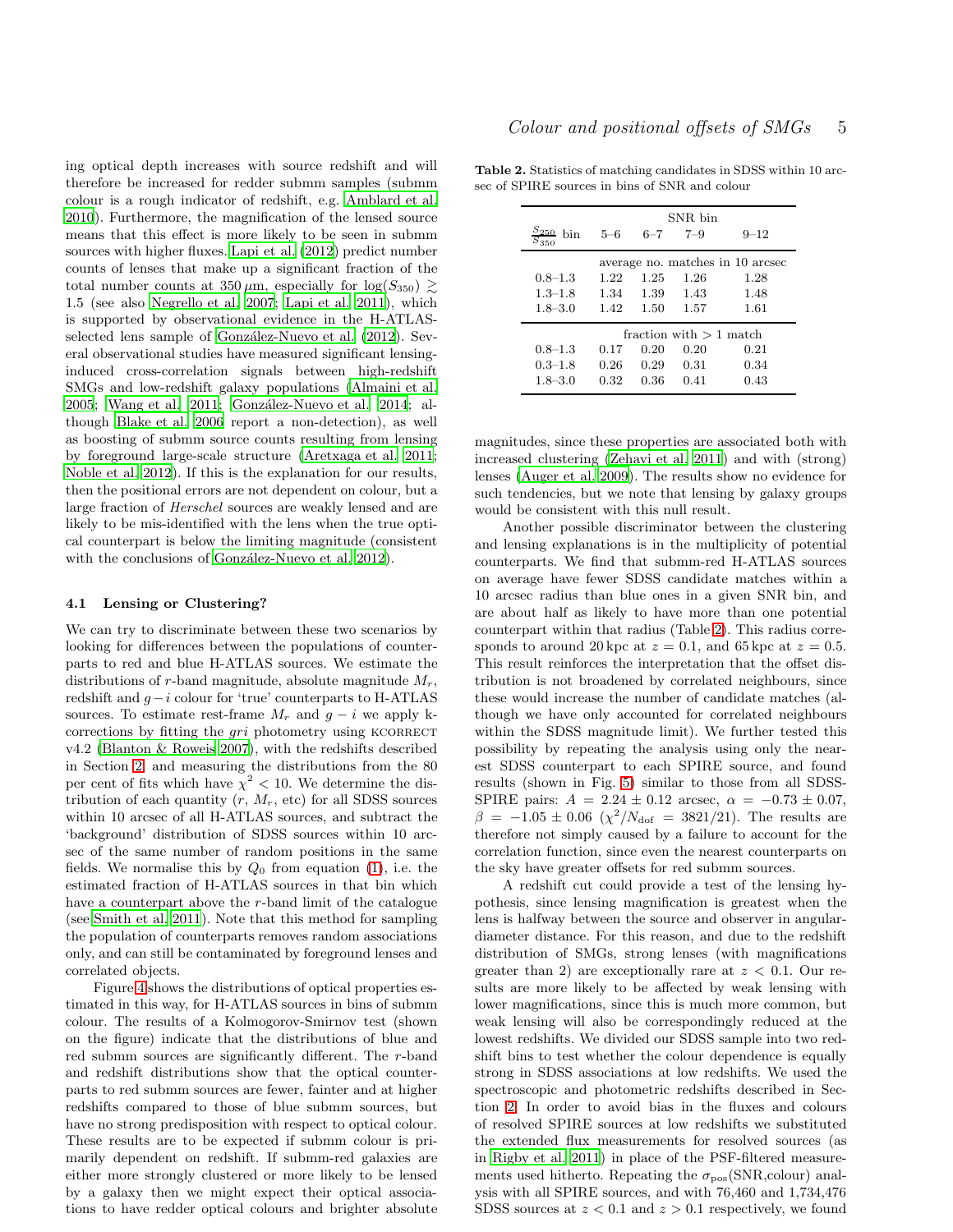![](_page_5_Figure_1.jpeg)

<span id="page-5-0"></span>Figure 4. Distributions of optical properties and redshifts of the SDSS counterparts to SPIRE sources, as a fraction of the total number of SPIRE sources in each of three submm colour bins. The background SDSS distributions are shown in grey. Absolute magnitudes  $M_r$ and  $g - i$  colours are k-corrected to the rest frame. In each panel we show the Kolmogorov-Smirnov statistic  $(D)$  computed from the bluest and reddest bin, and the associated probability  $(P)$  that the two samples are drawn from the same distribution.

a lesser colour dependence but stronger SNR dependence in the best fit to equation [\(3\)](#page-2-3):  $A = 2.75 \pm 0.21$  arcsec,  $\alpha = -1.31 \pm 0.12$ ,  $\beta = -0.43 \pm 0.09$  in the low redshift sample; and  $A = 2.99 \pm 0.10$  arcsec,  $\alpha = -1.06 \pm 0.05$ ,  $\beta = -0.36 \pm 0.04$  in the high redshift sample (compared with  $A = 2.54 \pm 0.12$  arcsec,  $\alpha = -0.77 \pm 0.07$ ,  $\beta = -0.93 \pm 0.06$  as measured in the full sample). The fact that reduced colour dependence is seen in each of these bins relative to that in the full sample suggests that the colour dependence is at least partially caused by different  $\sigma_{\text{pos}}$  behaviour at different redshifts. There is, however, no evidence that the colour dependence is weaker at  $z < 0.1$  than  $z > 0.1$ , but the measurement of  $\sigma_{\text{pos}}$  may be sensitive to different effects in the various colour and redshift bins, and crucially we do not know the redshifts of the SPIRE sources themselves. For example, blue SPIRE sources and low-redshift SDSS galaxies are likely to be cospatial and associations will be dominated by true counterparts and galaxy clustering. Conversely, it is unlikely that many red SPIRE sources (especially with  $S_{250}/S_{350} \leq 1$  are at  $z < 0.1$ , and their SDSS associations in this redshift range could be dominated by lensing structures. In that case the measured  $\sigma_{\text{pos}}$  probes fundamentally different mechanisms for blue and red SPIRE sources, and the colour dependence of that measurement is hard to predict. Finally, we note that SPIRE sources at low redshifts will suffer from increased positional errors due to being (at least marginally) resolved, and the errors on their fluxes (and colours) are also increased relative to point sources. This means that our measurements probably over-estimate the positional errors of point sources, and the SNR and colour dependence could be affected by all of these uncertainties.

#### 4.2 A Comparison with HerMES

If lensing is responsible for the broadening of the offset distributions then we should see a greater number of associations to the red SPIRE sources than if we were only detecting true counterparts. We can explore this possibility by comparing the fraction of H-ATLAS sources with a counterpart in SDSS with the fraction that would be obtained in Her-MES [\(Oliver et al. 2012](#page-9-24)) using the same selection criteria. This is instructive since HerMES counterparts are much less

likely to suffer from false identifications with lenses due to the use of  $24-\mu m$  priors at  $3.6-\mu m$  positions, which have positional errors  $\sim 1$  arcsec [\(Roseboom et al. 2010](#page-9-25)). We used HerMES catalogues from  $HeDaM$ ,<sup>[1](#page-5-1)</sup> which contain a total of 13760 sources with  $S_{250} > 27.1 \,\mathrm{mJy}$  (our average flux limit) in the EGS and UDS fields. We matched these with deep  $(r_{AB} < 25)$  optical catalogues from the CFHTLS wide survey,<sup>[2](#page-5-2)</sup>, using a 3-arcsec search radius, and found 12840 matches (93 per cent) in total, and 4960 (36 per cent) with  $r_{AB}$  < 22.4 (the SDSS limit used for H-ATLAS matching). To replicate the red sample, 5896 of the HerMES sources have  $S_{250}/S_{350} < 1.3$ , of which 781 (13 per cent) have a match with  $r_{AB}$  < 22.4. These percentages differ by up to three per cent between the EGS and UDS fields as a result of cosmic variance. In comparison, the best fitting normalisations  $(Q_0)$  of the offset distributions from Section [3](#page-2-0) indicate that 43 per cent of red sources in H-ATLAS have a galaxy counterpart at  $r < 22.4$  in SDSS. A more rigorous analysis of the fraction of H-ATLAS sources with SDSS galaxy counterparts following the method of [Fleuren et al. \(2012](#page-8-27)) yields a value of  $33\pm 2$  per cent for the same red sample, and 51.4±0.1 per cent for all SPIRE sources (this estimate avoids bias from clustered and multiple counterparts; see Bourne et al. in preparation). These would appear to be boosted by false counterparts if the corresponding fractions in HerMES are 13 per cent of red sources and 36 per cent of all sources  $(S_{250} > 27.1 \,\mathrm{mJy}).$ 

Similar conclusions can be drawn from the redshift distribution of the HerMES sources in these samples: the photoz catalogue from CFHTLS [\(Ilbert et al. 2006](#page-8-28); [Coupon et al.](#page-8-29) [2009](#page-8-29)) has reliable redshifts  $(0 \lt z \lt 6)$  for 67 per cent of the sample (those with  $i_{AB}$  < 24), of which 35 per cent overall (and 15 per cent of the red sample) are at  $z \, \langle\, 0.5. \rangle$  A smaller but more complete redshift sample is provided by the deep CANDELS photo-z catalogue of the EGS [\(Dahlen et al. 2013](#page-8-30)),<sup>[3](#page-5-3)</sup> with redshifts for all 457 matches in the overlap region. In this subset  $107 (23 \pm 2$  per cent) of all SPIRE sources with  $S_{250} > 27.1$  mJy are at  $z < 0.5$ , but

<span id="page-5-3"></span><span id="page-5-2"></span> $^3$ [https://rainbowx.fis.ucm.es/Rainbow\\_navigator\\_public/](https://rainbowx.fis.ucm.es/Rainbow_navigator_public/)

<sup>&</sup>lt;sup>1</sup> <http://hedam.lam.fr/HerMES/index/survey><br><sup>2</sup> http://terapix.jap.fr/rubrique.php?id.r

<span id="page-5-1"></span><sup>2</sup> [http://terapix.iap.fr/rubrique.php?id\\_rubrique=268](http://terapix.iap.fr/rubrique.php?id_rubrique=268)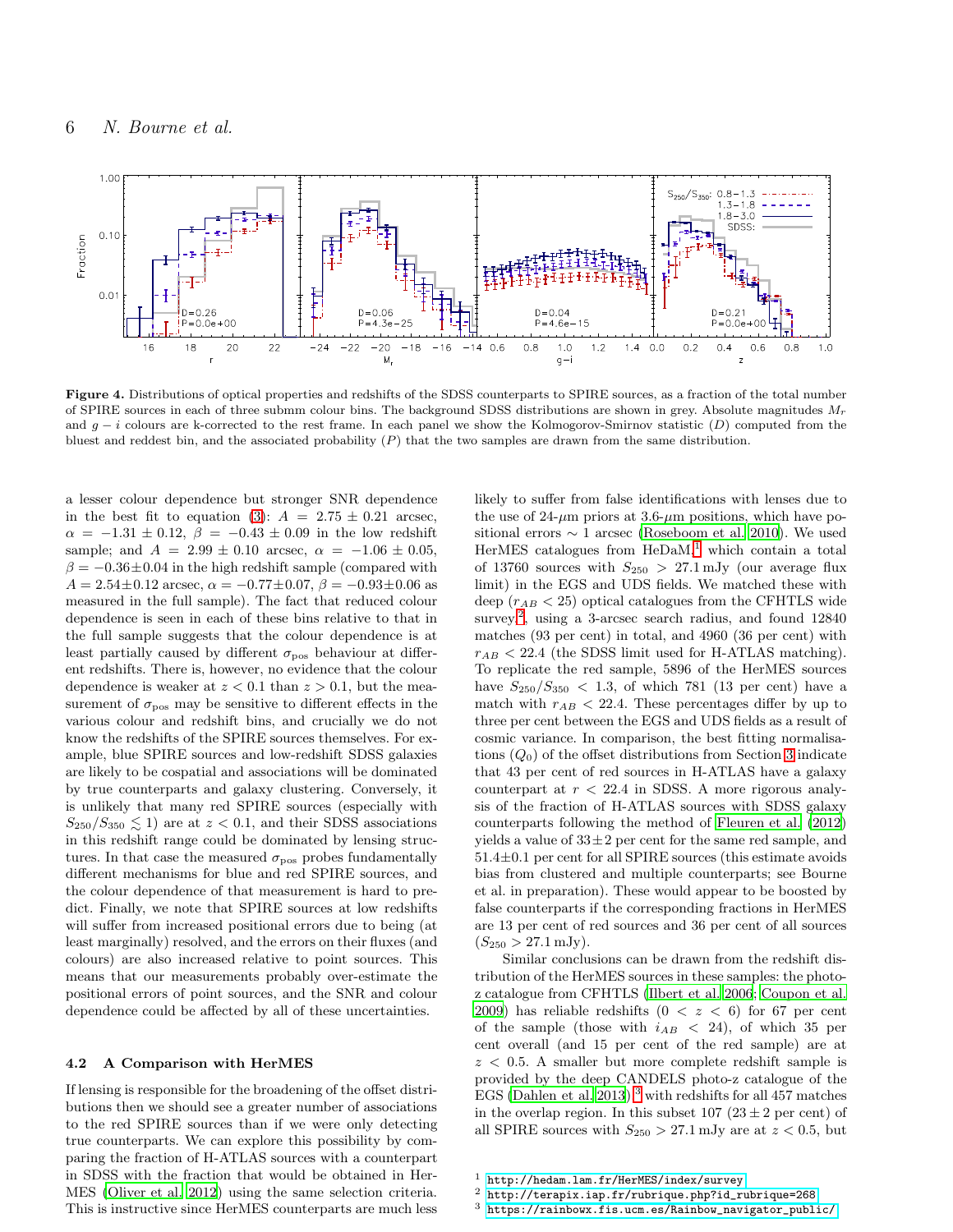![](_page_6_Figure_0.jpeg)

<span id="page-6-0"></span>Figure 5. Measured  $\sigma_{\text{pos}}$  in SNR and colour bins, as in Fig. [3,](#page-3-1) but for the nearest SDSS galaxy to each SPIRE source.

only 21  $(10 \pm 2$  per cent) of the 213 red SPIRE sources are at  $z < 0.5$ . The errors due to cosmic variance are about 20 per cent of these numbers, using the Cosmic Variance Cal-culator [\(Trenti & Stiavelli 2008](#page-9-26)).<sup>[4](#page-6-1)</sup> The redshift histograms in Fig. [4](#page-5-0) suggest that significantly higher fractions (49 per cent of all, and 31 per cent of red sources) in H-ATLAS are at  $z < 0.5$ . In summary, the comparison with flux-matched samples in HerMES suggests that the apparent fraction of H-ATLAS sources with low-redshift, SDSS-detected counterparts is considerably boosted by false associations, which are likely to be at lower redshifts than the sources themselves.

### 4.3 Lensing Simulations

<span id="page-6-1"></span>We can further explore the plausibility of a lensing bias in the positional offsets with simulations of SMG lensing. González-Nuevo et al. (2014) simulated the effects of weak lensing (magnifications < 2) by galaxies and large-scale structure on the cross-correlation between high-redshift

# Colour and positional offsets of SMGs 7

sources in H-ATLAS (Phase 1) and low-redshift galaxies in SDSS. They selected a SPIRE sample with  $S_{250} > 35$  mJy,  $SNR_{350} > 3$ , and no SDSS counterpart with reliability  $> 0.8$ , thus sampling redshifts  $\geq 1.5$  (see [Lapi et al. 2011](#page-9-21)); and a sample of SDSS galaxies with  $r < 22$  and photometric redshifts  $0.2 \leq z \leq 0.6$ . They ran three sets of simulations, each using the SDSS sample as the foreground population and randomising the positions of the SPIRE background sample in 1920 Monte-Carlo realisations. In the first set of simulations they modelled the effects of weak lensing by galaxysized single-isothermal-sphere (SIS) haloes; in the second they replaced these with cluster-sized Navarro-Frenk-White (NFW) haloes; and in the third they included no lensing. We use the difference between the simulations with lensing and the one without, to determine the lensing-induced excess of SDSS objects in each radial bin around the average high-redshift SPIRE source.

In Fig. [6](#page-8-31) we show our observed histograms of radial offsets (integrated azimuthally) from each SPIRE source to all SDSS galaxies, averaged over all SPIRE sources in two bins of colour and two of SNR. For comparison, the bestfitting Gaussian positional error functions of counterparts described in Section [3](#page-2-0) and the theoretical ones given by equation [\(2\)](#page-1-3) are plotted as blue dashed and dotted lines respectively (the normalisation of both of these matches the normalisation of the fits in Fig. [3\)](#page-3-1). The predictions from the simulations (plotted in green and orange) indicate a broad distribution of offsets for the lensing excess, due to either galaxy-sized or cluster-sized haloes respectively. The simulated offset distributions are calculated per SPIRE source and are the same in each bin, but to simulate the effect of positional errors in extracted sources they have been convolved with a Gaussian whose width is the measured  $\sigma_{\text{pos}}$  of blue SPIRE sources in the same SNR bin (assuming that the blue bin contains negligible broadening from lensing). The normalisation of the predicted offset distribution depends on the SPIRE flux limit, although the radial form does not change. The simulated sources are extracted at  $350 \,\mu m$  with a range of flux limits but these are not directly comparable to the observations of sources extracted at  $250 \,\mu$ m, since the fraction of  $250-\mu m$  sources which are lensed will be lower than that of  $350-\mu m$  sources of the same flux [\(Lapi et al. 2011\)](#page-9-21). Furthermore the observations are not limited to any redshift range, while the simulations are limited to SPIRE redshifts  $\geq 1.5$ and SDSS redshifts  $0.2 \le z \le 0.6$ . We therefore show the radial form of the predictions in Fig. [6,](#page-8-31) but the normalisation of each line is rescaled so that the total excess associations from the lensing simulation is equal to the sum of the measured SDSS offset histogram for bright  $(9 < SNR < 12)$ , red  $(0.8 < S_{250}/S_{350} < 1.3)$  submm sources (i.e. the histogram in the lower-right panel of Fig. [6\)](#page-8-31). This provides a maximal upper limit on the contribution from lensing-induced offsets at  $250 \mu m$ , under the assumption of no true counterparts or direct physical correlation with SDSS galaxies.

The SPIRE colour bins might be considered to sample different redshift ranges, and so we would expect the greatest lensing contribution in the red (highest-redshift) bin. The simulated upper-limit lensing contributions are shown in all bins for comparison, but we expect the true lensing contribution to be much lower in the blue bin since it is dominated by lower-redshift sources which are less likely to be lensed and more likely to have an SDSS counterpart.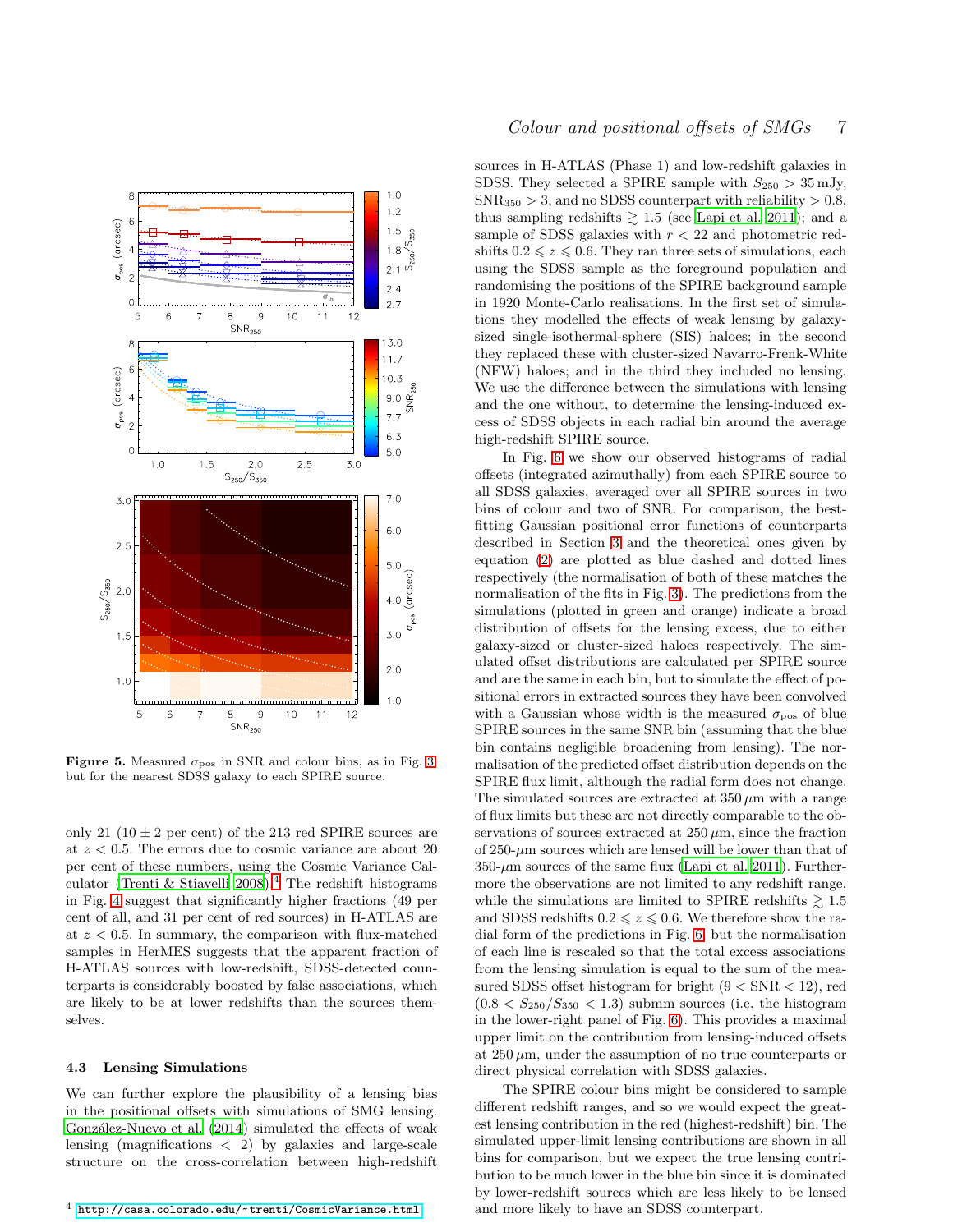# 8 N. Bourne et al.

We can see that the offsets for blue SPIRE sources are indeed well described by a reasonably narrow Gaussian at small scales, although it is apparent that this is broader than the theoretical expectation. The profile at larger radii will include physical correlations with other galaxies at the same redshifts as the SPIRE sources, although it may also be biased by lensing structures. For red SPIRE sources we see that the best-fitting Gaussian is biased to a much broader width than expected, and the profile is likely to be a combination of a relatively small number of true counterparts at small radii (with offsets similar to the counterparts to blue SPIRE sources) and lensing structures at larger radii. The profile expected from galaxy-cluster lensing at radii  $\geq 8$  arcsec is consistent with the excess in associations to SPIRE sources, and the upper limit is consistent with the data. The predictions for galaxy-galaxy lensing peak at smaller radii and could be responsible for associations at separations  $\leq$  5 arcsec. Intermediate-sized haloes (i.e. groups) could also introduce correlations at scales intermediate between those of galaxies and clusters.

The results show that in principle it is quite possible for lensing-induced 'matches' to contribute significantly to the offset histograms of candidate matches to red SPIRE sources, and that galaxy-galaxy lensing should be important only at small angular separations, but large-scale-structure lensing will dominate at larger separations. The alternative explanation is that the associations at large separations are due to physical correlations between SPIRE and SDSS sources at the same redshifts, but in that case the red SPIRE sources must be at low redshift and should have enough counterparts in SDSS for the  $f(r)$  term to be visible above the larger-scale cross-correlation, as it is in the histograms for blue SPIRE sources.

#### 5 CONCLUSIONS

We have shown that Herschel-SPIRE sources of different submm colours have different distributions of positional offsets from their SDSS associations. We demonstrate a smooth dependence of these offsets on submm SNR (or flux) and colour, and investigate whether the results could arise from blending of clustered sources or from widespread (weak) lensing of SMGs. We have conducted various statistical tests and find that (i) red submm sources are less likely to have multiple optical associations; (ii) the colour dependence is also observed when counting only the nearest potential counterpart to each submm source; (iii) the colour dependence is weaker when optical associations are sought within a limited redshift range. These observations argue against clustering (which would increase multiplicity but not affect the nearest counterpart unless it is severely blended) and in favour of lensing (which increases correlations between sources at different redshifts) as the explanation for increased offsets for red submm sources.

Furthermore, our results imply that the number of red submm sources with apparent counterparts in SDSS is significantly higher in H-ATLAS than for equivalent submm and r-band limits in HerMES, again probably due to a bias from lenses. These results have important implications for the identification of optical counterparts to sources in Herschel and other single-dish submm surveys, and hence for

the derived redshifts and luminosity functions. The problem of mis-identifying a galaxy in a lensing structure as the counterpart to a higher redshift SMG may be more common than previously thought – not just as a result of relatively rare strong lensing events, but also due to ubiquitous weak lensing of red SMGs. This has an impact on the source counts in all surveys, independent of optical associations, hence it needs to be taken into account in evolutionary models for number counts.

Simulations of weak lensing by galaxies and large-scale structure suggest that in principle this effect could bias the offset distributions of SPIRE-SDSS associations, although further work is needed to ascertain whether it is sufficiently common among  $250-\mu$ m-selected sources. Observational work can also be used to confirm the interpretation, in particular matching statistical samples of red Herschel sources to radio counterparts would help ascertain whether these are more likely to be lensed or clustered in comparison to bluer Herschel sources.

#### ACKNOWLEDGEMENTS

For the least-squares fitting in this work we have made use of the MPFIT package, available from <http://purl.com/net/mpfit> [\(Markwardt 2009](#page-9-16)). The authors are grateful to the anonymous referee for comments which greatly improved the clarity of arguments in the paper. NB wishes to thank Jim Dunlop, Asantha Cooray, Shane Bussmann, Michal Michałowski, Douglas Scott and Matt Jarvis for enlightening discussions and advice, and acknowledges support from the EC FP7 SPACE project ASTRODEEP (Ref. no. 312725). JGN acknowledges financial support from the Spanish CSIC for a JAE-DOC fellowship, co-funded by the European Social Fund, by the Spanish Ministerio de Ciencia e Innovacion, AYA2012-39475-C02-01, and Consolider-Ingenio 2010, CSD2010-00064, projects. LD, SJM and RJI acknowledge support from the European Research Council (ERC) in the form of Advanced Investigator Program, cosmicism. The Herschel-ATLAS is a project with Herschel, which is an ESA space observatory with science instruments provided by European-led Principal Investigator consortia and with important participation from NASA. The H-ATLAS website is <http://www.h-atlas.org/>. This research has made use of data from HerMES project [\(http://hermes.sussex.ac.uk/\)](http://hermes.sussex.ac.uk/). HerMES is a Herschel Key Programme utilising Guaranteed Time from the SPIRE instrument team, ESAC scientists and a mission scientist. The HerMES data was accessed through the Herschel Database in Marseille (HeDaM - [http://hedam.lam.fr\)](http://hedam.lam.fr) operated by CeSAM and hosted by the Laboratoire d'Astrophysique de Marseille. This work has made use of the Rainbow Cosmological Surveys Database, which is operated by the Universidad Complutense de Madrid (UCM), partnered with the University of California Observatories at Santa Cruz (UCO/Lick,UCSC).

## References

<span id="page-7-0"></span>Abazajian K. N., et al., 2009, ApJS, 182, 543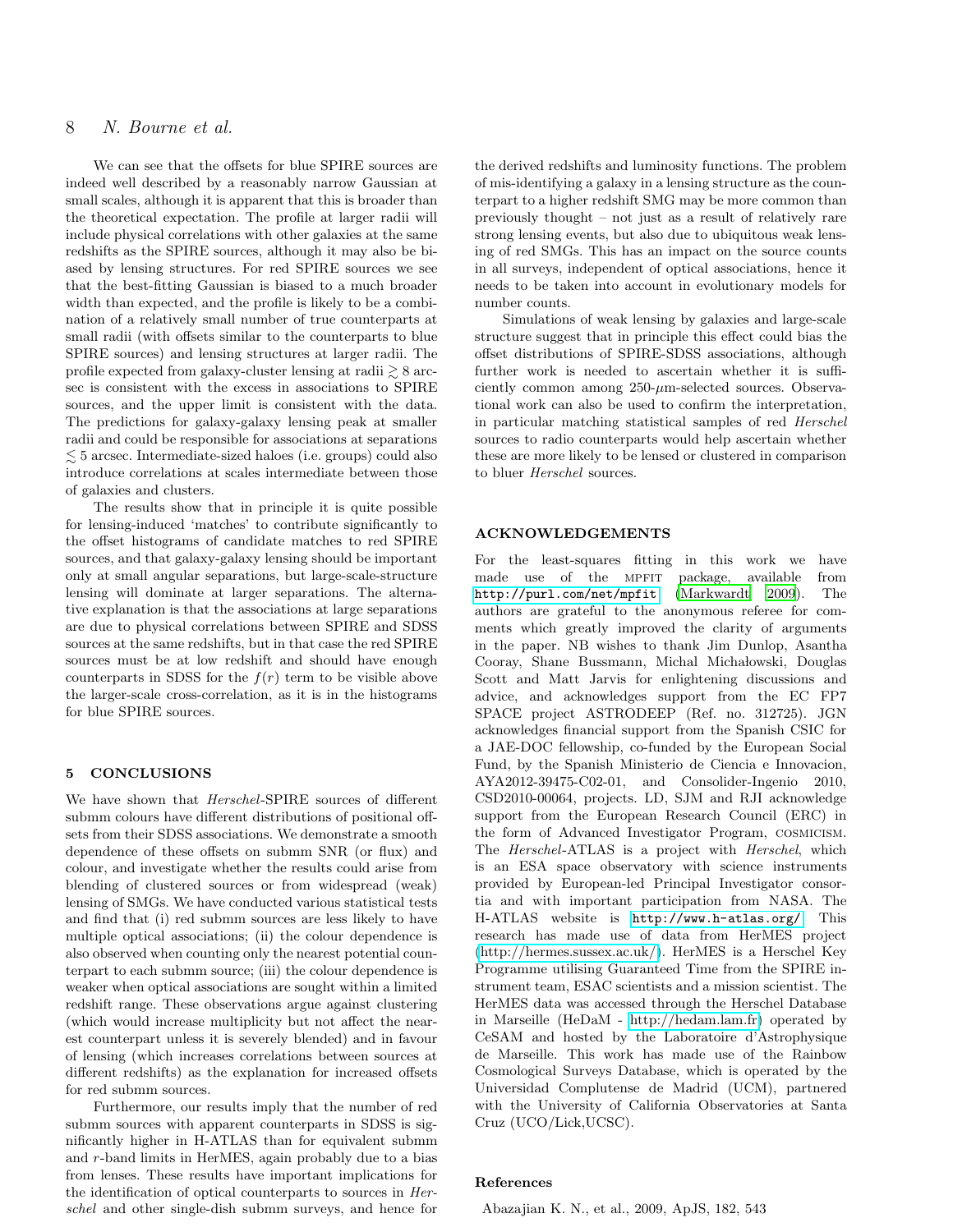![](_page_8_Figure_0.jpeg)

<span id="page-8-31"></span>Figure 6. Histograms of the average number of SDSS galaxies in radial bins around each SPIRE source, for two bins of SNR and two of  $S_{250}/S_{350}$  colour. The background density has been measured in random positions and subtracted from these to give the excess. Dotted blue line: the expected distribution of offsets of true counterparts according to equation [\(2\)](#page-1-3). Dashed blue line: the distribution of offsets given by the best-fitting Gaussian  $f(r)$  in each bin, as shown in Fig. [3.](#page-3-1) Note that the histogram deviates from the theoretical expectation (dotted line) especially in the red bins, and also from the best fit (dashed line) at large separations, suggesting an additional contribution. The green solid (orange dashed) lines show the profile of offsets to low-redshift lenses around high-redshift  $350-\mu m$  sources in the simulations of galaxy (cluster) lenses. The normalisation of these lines has been rescaled to provide an upper limit since the simulation flux limit is not directly comparable to the observed data. Note that the simulations of cluster lenses (orange lines) are truncated at 6 arcsec and the inner profile is therefore potentially underestimated.

<span id="page-8-16"></span>Ahn C. P., et al., 2013, ApJS, 211, 17

- <span id="page-8-22"></span>Almaini O., Dunlop J. S., Willott C. J., Alexander D. M.,
- Bauer F. E., Liu C. T., 2005, MNRAS, 358, 875
- <span id="page-8-21"></span>Amblard A., et al., 2010, A&A, 518, L9
- <span id="page-8-7"></span>Aretxaga I., et al., 2011, MNRAS, 415, 1105
- <span id="page-8-26"></span>Auger M. W., Treu T., Bolton A. S., Gavazzi R., Koopmans L. V. E., Marshall P. J., Bundy K., Moustakas L. A., 2009,
- ApJ, 705, 1099
- <span id="page-8-3"></span>Barger A. J., Cowie L. L., Smail I., Ivison R. J., Blain A. W., Kneib J.-P., 1999, AJ, 117, 2656
- <span id="page-8-6"></span>Blain A. W., 1996, MNRAS, 283, 1340
- <span id="page-8-24"></span>Blake C., Pope A., Scott D., Mobasher B., 2006, MNRAS, 368, 732
- <span id="page-8-25"></span>Blanton M. R., Roweis S., 2007, AJ, 133, 734
- <span id="page-8-14"></span>Cannon R., et al., 2006, MNRAS, 372, 425
- <span id="page-8-9"></span>Chapin E. L., et al., 2011, MNRAS, 411, 505
- <span id="page-8-5"></span>Chapman S. C., Blain A. W., Ivison R. J., Smail I. R., 2003, Nature, 422, 695
- <span id="page-8-18"></span>Connolly A. J., et al., 2002, ApJ, 579, 42
- <span id="page-8-29"></span>Coupon J., et al., 2009, A&A, 500, 981
- <span id="page-8-15"></span>Croom S. M., et al., 2009, MNRAS, 392, 19
- <span id="page-8-30"></span>Dahlen T., et al., 2013, ApJ, 775, 93
- <span id="page-8-13"></span>Driver S. P., et al., 2011, MNRAS, 413, 971
- <span id="page-8-11"></span>Eales S., et al., 2010, PASP, 122, 499
- <span id="page-8-27"></span>Fleuren S., et al., 2012, MNRAS, 423, 2407
- <span id="page-8-8"></span>González-Nuevo J., et al., 2012, ApJ, 749, 65
- <span id="page-8-23"></span>Gonz´alez-Nuevo J., et al., 2014, MNRAS, 442, 2680
- <span id="page-8-1"></span>Griffin M. J., et al., 2010, A&A, 518, L3
- <span id="page-8-19"></span>Hayward C. C., Narayanan D., Kereš D., Jonsson P., Hopkins P. F., Cox T. J., Hernquist L., 2013, MNRAS, 428, 2529
- <span id="page-8-17"></span>Herranz D., 2001, in Tran Thanh Van J., Mellier Y., Moniez M., eds, Cosmological Physics with Gravitational Lensing Foreground-Background Galaxy Correlations in the Hubble Deep Fields. p. 197
- <span id="page-8-20"></span>Hodge J. A., et al., 2013, ApJ, 768, 91
- <span id="page-8-10"></span>Hogg D. W., 2001, AJ, 121, 1207
- <span id="page-8-0"></span>Holland W. S., et al., 2013, MNRAS, 430, 2513
- <span id="page-8-2"></span>Hughes D. H., et al., 1998, Nature, 394, 241
- <span id="page-8-12"></span>Ibar E., et al., 2010, MNRAS, 409, 38
- <span id="page-8-28"></span>Ilbert O., et al., 2006, A&A, 457, 841
- <span id="page-8-4"></span>Ivison R. J., et al., 2002, MNRAS, 337, 1